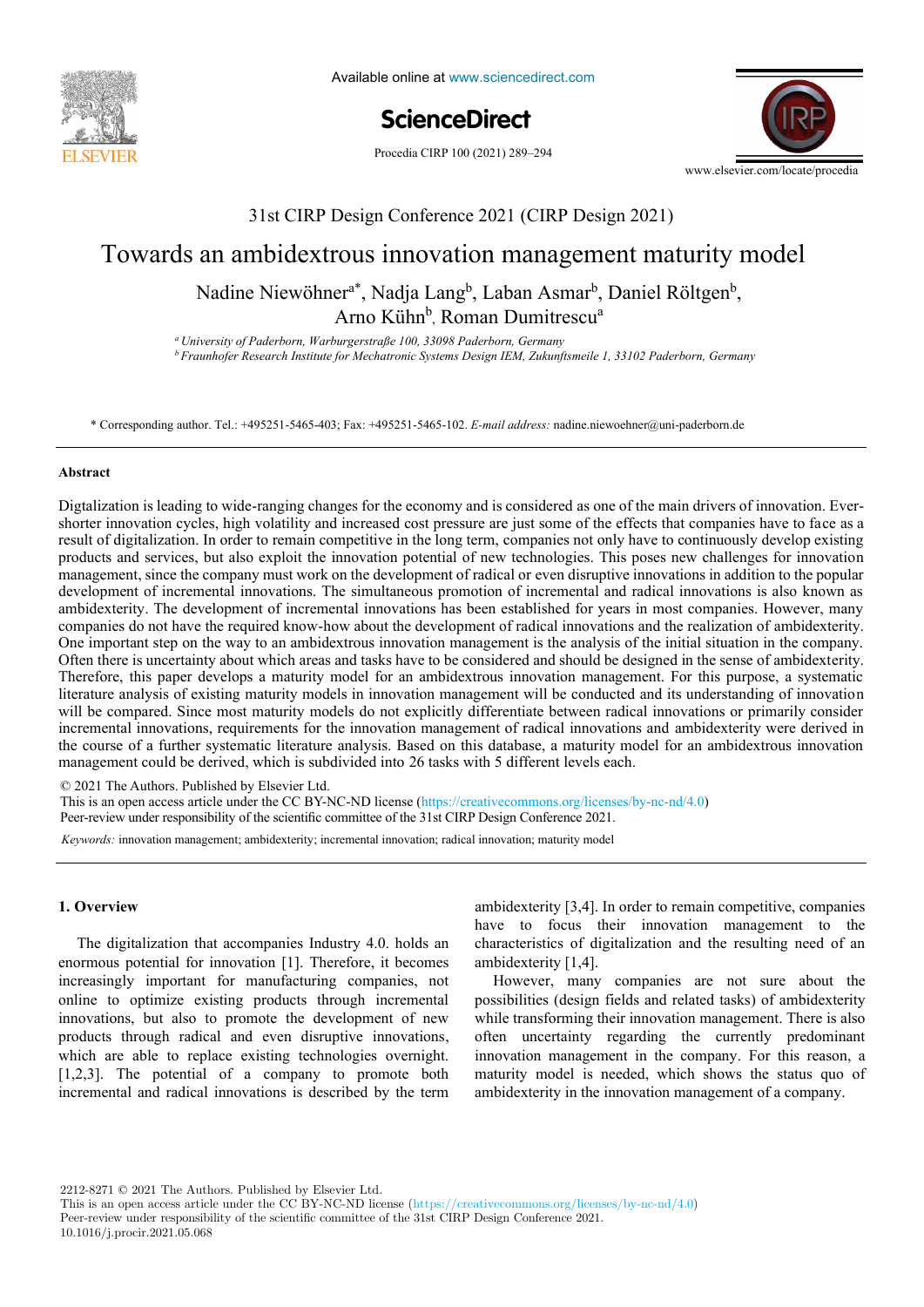#### **2. Effects of digitalization and challenges for innovation management**

Digitalization integrates increased networking, therefore the use of **digital platforms** and the connection of physical products through networks like the **internet of things** (IoT).This forms the basis for various intelligent systems and applications in various areas (**Smart Services**). The use of **artificial intelligence** is also increasing. The constant generation and use of data by humans, machines and processes also results in a **high volume of data** (Big Data) [1,5,6,7].

As a result of these effects, various challenges arise for companies in the context of innovation management. First of all, existing innovation processes often prove to be too rigid and time-consuming for the implementation of ideas for **digital market services** [2,7]. At the same time, the rapid distribution of data leads to an increasingly **knowledge-based value creation** and a faster distribution and establishment of new products, which **accelerates innovation cycles** and shortens them overall [2,5,8,9]. This shortening also results from a faster distribution and establishment of new products, which leads to a **shortening of product and technology life cycles** [2,5,10]. The **rapid technological progress** brought by digitalization leads to an increasing number of innovative products [11]. In addition, **customer demands** are becoming **less static** and predictable as a result of digitalization, as they evolve in line with rapidly changing markets [12]. Increasing networking also goes along with new revenue models that go beyond mere sales and are based on service, which are characterized by continuous interaction with the customer [2]. In general, digitalization is leading to a **reorganization of existing markets** and an enormous **disruptive change**. This makes it necessary for companies to establish an increasing ability to adapt to changing conditions. They must make the development of innovations more efficient, otherwise they must fear being forced out of the market by disruptive innovations due to **reduced market entry barriers** [2,10].

Various trends have emerged in recent years to meet the challenges of digitalization described above. For example, the implementation of innovation in external organizational units, so-called **Digital Innovation Units**, outside the actual organizational structure has proven its effectiveness [9]. **Open innovation** is also a good way of opening up the innovation process to external partners such as universities or other companies, so that the knowledge needed to generate innovations is no longer created exclusively within the company. [2,9,13,14]. The use of agile methods helps to enable greater flexibility and reaction speed with regard to the changed requirements resulting from digitalization [2,8]. A further trend is the increasing use of digital business and service models [2].

#### **3. The role of ambidexterity for companies**

The term ambidexterity generally stands for an equally developed dexterity of both hands [15]. In the corporate context, ambidexterity means that a company is able to promote both **exploitation** and **exploration**, in order to be able to generate both incremental and radical innovations [4,15,16]. Exploitation in this context means the exploitation of previous knowledge or technologies, while exploration stands for the research of new solutions. The literature shows that an ambidextrous design of a company is associated with positive effects on sales growth, company performance, market value and corporate success. There is also a positive correlation with increased innovative strength, better financial performance, and higher survival rates of organizations [16].

For the implementation of ambidexterity in the organization, there are different forms of design: **Sequential ambidexterity**, **structural ambidexterity**, **contextual ambidexterity**, and **hybrid ambidexterity** [4,16]. With the sequential procedure, a temporal change of company divisions between explorative and exploitative activities occurs according to the strategy of the company or as an adaptation to environmental changes. Considering the rapid technological change, companies fear the ineffectiveness of such a procedure. Organizations must be simultaneously active in explorative and exploitative activities as fast as possible and not alternately. This serves as a basis for the approach of **structural ambidexterity**, in which autonomous, structurally separate corporate units for exploitation and exploration are created with their own orientation regarding structures, processes and innovation culture [4,16,17]. The separate entities are held together by a common strategic intent, an overarching set of values, and specific linking mechanisms for the use of shared assets [16,17,18]. The **contextual ambidexterity** approach involves designing structures and processes in an organization in a way that allows individuals to decide how to divide their time between exploratory and exploitative activities depending on the context [4,16,19]. This approach requires that each employee must have the appropriate skills to act both exploitively and exploratively [4]. In general, organizations tend to implement ambidexterity essentially through a combination of structural and contextual aspects as well as on an organizational and interorganizational level, rather than through a single form of ambidexterity alone [20]. An approach in which a combination of purely explorative or exploitative units on the one hand and units of contextual ambidexterity on the other hand is called **hybrid ambidexterity** [4].

#### **4. Established maturity models in innovation management**

Maturity models are originated in the fields of business informatics, quality management and software development, but are now widely used in various areas. Their aim is to represent the **current state** of a certain situation or its maturity and thus to make a performance assessment. Furthermore, potentials for **performance improvement** are identified by showing possible improvement potentials for achieving a desired target state. The degree of fulfillment of the desired target state is shown by means of **maturity levels** that are based on each other [21,22,23,24,25]. So far, there are only a few maturity models being dedicated to the field of innovation management. These are specifically the models of Bürgin, Nauyalis, Khan and Demir as well as the "Strategyzer Innovation Readiness Assessment" [[21,26,27,28,29].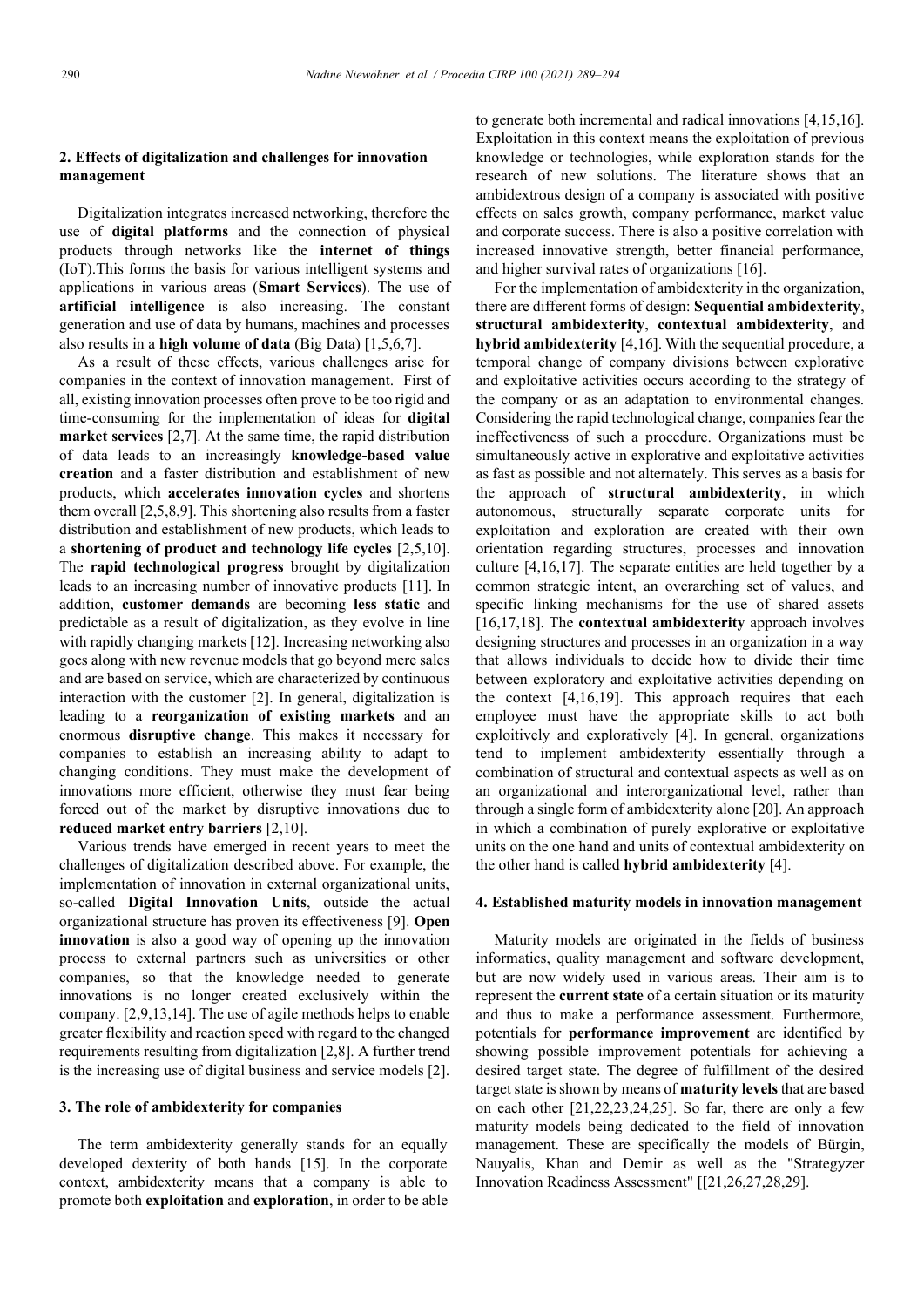The models have in common that they are intended to serve as a tool for companies to analyze an existing innovation management and to evaluate the performance of different aspects. Differences arise in particular with regard to the level of detail and the associated clarity and comprehensibility. Especially the models of Bürgin and Khan include a high number of investigated dimensions, which in turn are subdivided into a multitude of individual elements or aspects to be studied. These are all examined individually with regard to their maturity within innovation management, which leads to a high degree of complexity and makes it difficult to understand [21,26]. In contrast, the models of Nauyalis and Demir as well as the "Strategyzer Innovation Readiness Assessment" are presented entirely in a tabular overview. Although they also include various dimensions to describe innovation management, these are not further subdivided into individual aspects. As in the case of the "Strategyzer Innovation Readiness Assessment", only into three more precisely defined sub-aspects [27,28,29]. Although these approaches are associated with an easier comprehensibility and clarity, the analyzed dimensions are evaluated rather generally and not with regard to different possible influencing factors.

Analyzing all the mentioned/different aspects, one can conclude that none of the existing maturity models include the aspect of ambidexterity and take into account the effects of digitalization.

#### **5. Requirements for ambidexterity in a company**

A multitude of requirements for an ambidextrous innovation management can be found in the literature, which have to be considered when developing a maturity model for an ambidextrous innovation management.

#### *5.1 Requirements for the innovation process*

While designing the innovation process, it is important to note that impulses for innovation should not only be seeked internally within the company, but that greater attention should be paid to capturing external impulses, which plays an important role in promoting both exploitation and exploration. Thus, external cooperations usually offer additional knowledge and skills through the know-how of partners, which is accompanied by additional potential for radical idea generation. Exploratory cooperations are possible with universities, research institutes or innovative companies. In terms of exploitation, cooperation with customers or suppliers can lead to increased efficiency and release of capital [20]. The integration of customers is also essential in the context of digitalization and the associated constantly changing and less predictable customer requirements [12].

#### *5.2 Requirements for the innovation strategy*

For the development of an ambidextrous innovation strategy, it is necessary to define the different directions of exploitation and exploration in a common strategic intention as well as in superordinated values. The purpose of defining a clear strategic intent is to justify the importance of exploitation

and exploration for the future competitiveness of a company, in order to promote a commitment in the sense of ambidexterity within the company [18]. In this sense, a clear and convincing common vision has to be established, which enables the coexistence of exploitation and exploration, emphasizes the strategic necessity of ambidexterity and its benefits for all employees, and thus establishes common values and a common identity [17,18,30,31]. In order to communicate the innovation strategy and its necessity within the company, an integrative management team is necessary. This team has the task of managing the contradictions of the ambidextrous orientation and resolving the resulting tensions and conflicts by responding equally to the different needs of the various organizational units and managing inconsistent organizational orientations [18,30].

#### *5.3 Requirements for the innovation organization*

In order to establish ambidexterity with regard to the organization of innovation, it is first and foremost necessary to make a decision about the form of design of ambedexterity (scf. Section 3.)

Organizational separation enables companies to continue their established business and to generate radical innovations in separate organizational units [18,30]. It is important to consider different processes, structures and capabilities for exploitation and exploration. In terms of contextual ambidexterity, individual employees should be encouraged to decide how to flexibly divide their time between exploitative and explorative activities as part of their daily work [19,32]. However, it should be considered that ambidextrous action cannot be demanded in general and equally from all employees. Rather, it is necessary to consider the different weightings of exploration and exploitation in different departments, which means that the requirements for the respective employees are different. Therefore, a balanced coordination of resources is required to establish ambidexterity. In order to meet the challenges posed by digitalization, both the above-mentioned aspects of structural and contextual ambidexterity in the company can be taken into account in the hybrid design of ambidexterity in innovation management [4]. The dynamic capabilites of the organization is important to establish ambedeterity. In addition to the internal implementation of ambidexterity in innovation management, cooperation with external partners should also be considered, as these have proven to be particularly effective in generating radical innovations [20].

#### *5.4 Requirements for the innovation culture*

When developing an ambidextrous innovation culture, it should be taken into account that this culture is primarily reflected in unwritten behavior and routines [32]. For example, it is important to ensure that the culture is strictly defined in terms of desired norms such as openness, autonomy, initiative and willingness to take risks, but that it should also be loose in the sense that the design of these values can be varied according to the type of innovation required. Autonomy and risk-taking can be fostered by autonomously structured business units that give employees a sense of personal responsibility for their results [17]. In addition to communicating the innovation strategy, an integrative management team described above is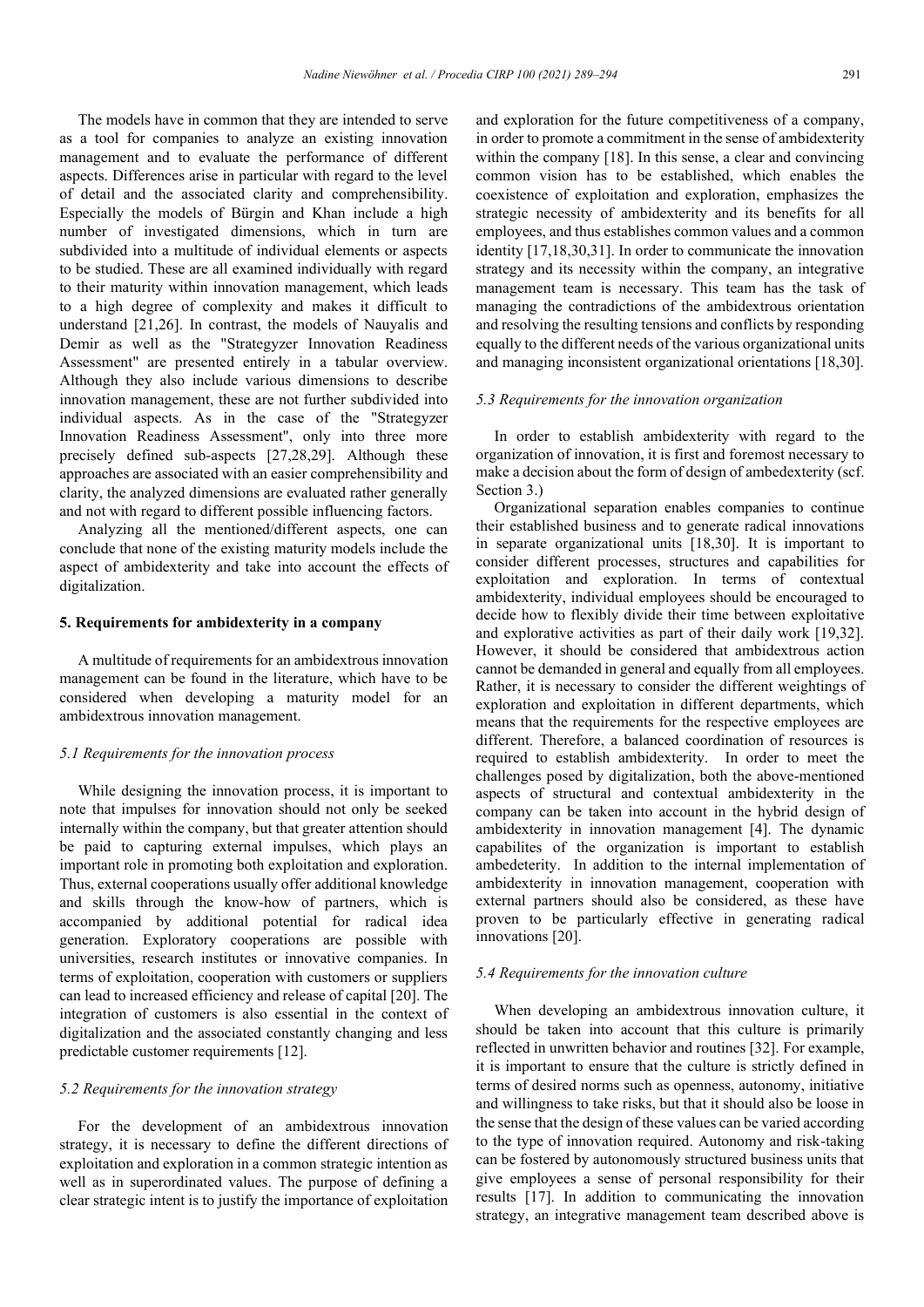also responsible for implementing an incentive and reward system throughout the company [18]. On an individual level, ambidextrous behavior such as initiative, creativity and openness to new opportunities should be encouraged among employees [4,32]. To achieve this, employees must be informed and motivated so that they are able to act spontaneously and without instructions from superiors [32].

#### **6. Maturity Model for an ambidextrous Innovation Management**

Based on the identified requirements, various tasks in the implementation of ambidexterity can be identified within the six design fields Impulses for Innovation, Idea Generation, Idea Implementation, Innovation Strategy, Innovation Organization and Innovation Culture. The design fields result from a previously developed reference model [33]. For the individual tasks, corresponding maturity levels can be determined to evaluate their fulfillment.

In total, 26 different tasks were identified. Within the design field Impulses for Innovation, the tasks in question are the implementation of market analyses, identification of customer needs, identification of technology potentials, identification of internal optimization potentials and promotion of external impulses. For the design field of Idea Generation the tasks intuitive generation of ideas, discursive generation of ideas, evaluation of ideas and inclusion of market and technologyinduced impulses can be defined. The design field Idea Implementation comprises the two tasks planning of Idea Implementation and validation of ideas. In the context of the design field Innovation Strategy, the tasks of establishing concrete innovation tasks in the Innovation Strategy, integrating ambidexterity in the Innovation Strategy, ensuring the adaptability of the innovation strategy to changing requirements, and building an integrative management team must be taken into account. The design field of Innovation Organization includes the tasks of designing the innovation process, establishing a structured idea management system, setting up a structured knowledge management system, creating free time, including R&D cooperations and organizational implementation of ambidexterity in innovation management. The design field of Innovation Culture includes the tasks of promoting the willingness to experiment, communication and fault tolerance, creating an environment that promotes creativity, creating incentive systems, promoting the development of competencies and promoting diversity and the reduction of hierarchies [33,34,35].

For each of the 26 tasks, five possible maturity levels are described, ranging from exploitation to exploration. A classification on the level exploration corresponds to the realization that the considered task is solved primarily exploitatively in the examined enterprise. This corresponds to the generation of incremental innovations, while a classification at exploration stands for the fact that the task is solved exploratively and in the sense of the generation of radical innovations. The optimum for ambidexterity within this task is the balance between explosive and explorative aspects.

To give another example, the task of conducting market analysis, within the design field of impulses for innovation will

be described in the following. Within its scope it is necessary to determine which markets and competitors a company considers in the course of its market analyses. Important information that a company should determine about its competitors is, above all, their current product portfolio compared to the company's own range of products and services, as well as their strategic orientation and global presence [34]. Possible sources for obtaining this information can be primary sources such as competitors' websites or their profiles in social networks. Secondary sources are in particular company databases and industry-specific trade journals. Another possibility for obtaining information is the evaluation of annual reports. Furthermore, market studies can be used as sources [36,37]. For the systematic execution of market analyses, different methods can be used, e.g. a SWOT analysis, with which strengths and weaknesses as well as chances and risks of the enterprise and the competitors can be compared [38]. In order to ensure a clear investigation and documentation of all competitors as well as their comparability, it is advisable to document generated information about competitors in competitor profiles [34].

In general, companies tend to base their market analyses on existing products and markets and thus on the immediate expectations of their customers [39]. This results from the fact that existing markets are associated with fewer difficulties in terms of customer research and forecasting, and means that companies often have longstanding experience in their established markets. This strong focus on the analysis of existing markets usually results in companies generating predominantly small, incremental innovations [40,41]. This can result in radical developments and trends being overlooked and companies having long-term problems in maintaining their position in changing markets [39,40,42]. In addition, the analysis of the competition and the industry largely takes into account existing competitors within the industry, while potential competitors outside the industry who could potentially enter the market are neglected [43,44]. In the course of the predominant concentration on the analysis of existing markets, there is also the risk that little or no resources are used for the analysis of disruptive potentials in initially small and unattractive looking markets. In addition, companies usually apply methods that are suitable for the evaluation of existing markets but are only of limited use for the analysis of new markets [40].

As a result, companies tend to focus their market analysis in favor of existing markets and impulses for incremental innovation, which leads to the fact that less developed and thus even less attractive markets and the potential for radical innovation impulses are neglected. It is therefore important to create a balance in the course of the market analysis with regard to the analysis of established and emerging markets [41]. Due to the growing challenges posed by digitalization, market analysis must take into account the relevant trends and their effects [45].

Based on these findings, the five maturity levels described above can be worked out for the task in question. If a company exclusively concentrates on the monitoring of direct competitors and only conducts research on known competitors, it fulfils the task exclusively in terms of exploitation and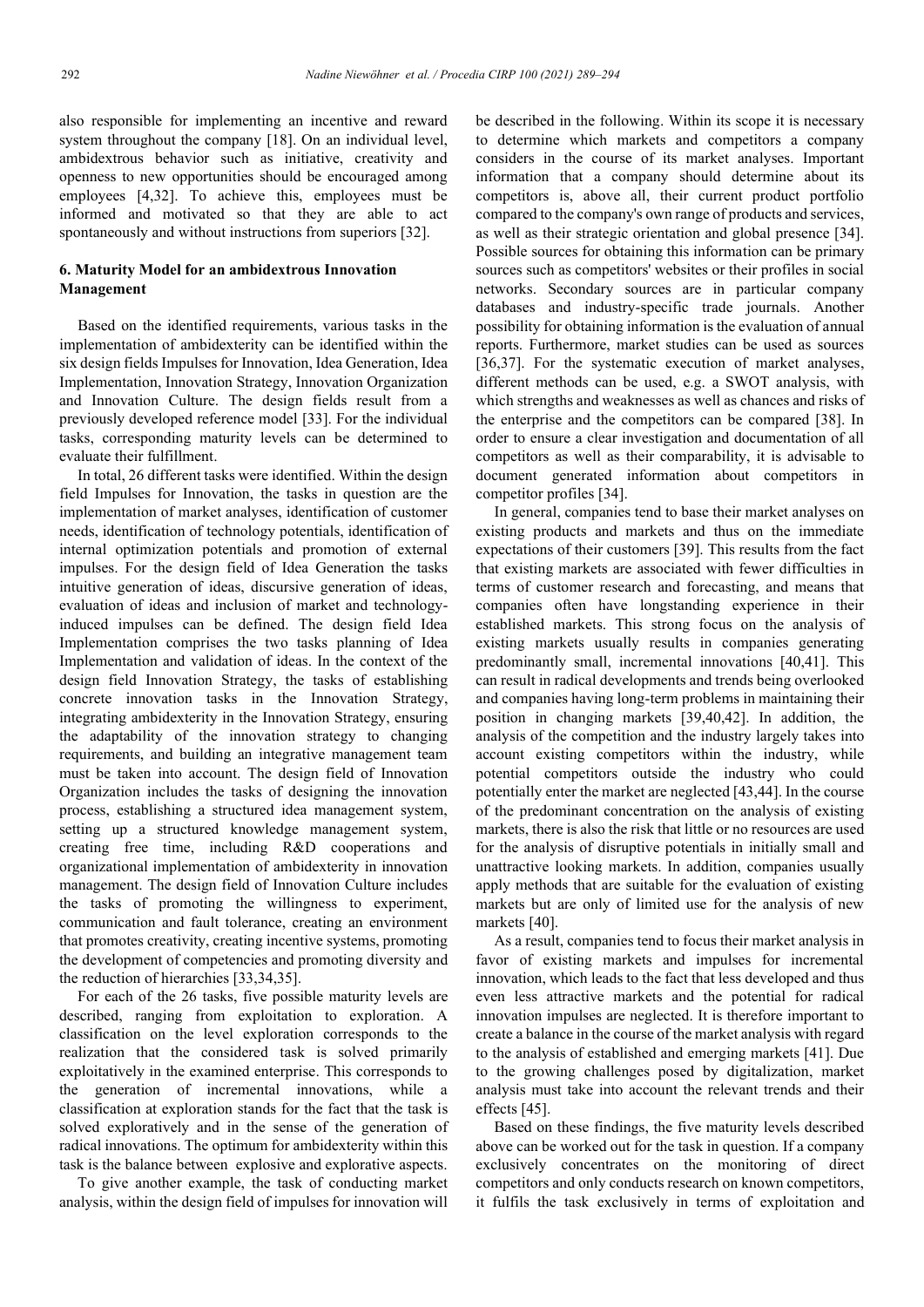therefore forces incremental innovation. If, in addition to its own industry, potentially new and emerging markets and the companies operating in them are also investigated, a rating of predominantly exploitation is to be made. The other extreme is an exclusive analysis of new markets and the companies from other industries operating in these markets, which represents a solution of the task in the context of an exclusively exploration and therefore radical. With an additional inclusion of intraindustry competitors in the competition analysis, a classification on level predominantly exploration can be made. To achieve a solution of this task in the sense of an ambidextrous innovation management, a company has to examine competitors in existing markets and identify potentials and competitors in possible new and emerging markets. In addition, comprehensive market analysis methods should be used, and the results generated should be systematically documented. The different stages of maturity of the task of conducting market analyses are visualized in Figure 1.

*Figure 1: the maturity levels for the task "Execution of market analyses"*

The targeted optimum for each task is the level of ambidexterity, which stands for a solution of the task in the sense of an ambidextrous innovation management, in which both exploitation and exploration are focused.

Figure 2 shows a schematic representation of the entire maturity level model, in which all task profiles are listed. If evaluations were made for all 26 tasks, a company subsequently has an overview about the ambidexterity in each task. The overall picture represents the ambidexteriry prolife of the company. It thus serves as a basis for identifying the design fields and Tasks with the greatest potential for optimization.

| <b>Design</b><br><b>Fields</b> | <b>Tasks</b> | Ambidexterity of the innovation management |                                         |                    |                                        |                  |
|--------------------------------|--------------|--------------------------------------------|-----------------------------------------|--------------------|----------------------------------------|------------------|
|                                |              | Exploi-<br>tation                          | Predomi-<br>nantly<br>Exploi-<br>tation | Ambi-<br>dexterity | Predomi-<br>nantly<br>Explo-<br>ration | Explo-<br>ration |
| Impulses for<br>innovation     |              | <b>EXPLOITATION</b>                        |                                         |                    | <b>EXPLORATION</b>                     |                  |
| Idea<br>generation             |              |                                            |                                         |                    |                                        |                  |
| Idea<br>implementat<br>ion     | 26<br>Tasks  |                                            |                                         |                    |                                        |                  |
| Innovation<br>organization     |              |                                            |                                         |                    |                                        |                  |
| Innovation<br>culture          |              |                                            |                                         |                    |                                        |                  |

*Figure 2: Structure of the maturity model for an ambidextrous innovation management*

#### **7. Summary and outlook**

This paper described a maturity model for the investigation of an innovation management regarding the aspect of ambidexterity. The necessity of this maturity model is justified by the effects and resulting challenges of digitalization for the innovation management of companies.

Based on the literature, different requirements of ambidexterity for the design fields of innovation process, strategy, organization and culture where derived. In further steps they form the basis for the elaboration of concrete tasks within the maturity model. The analysis of established maturity models in innovation management show, that none of them fulfill the necessary requirements. Thus, this paper show an assessment tool to evaluate the current status of ambidexterity in the innovation management, which is based on 26 tasks that belong to six different design fields. Each task can be managed in an exploitative, explorative or ambidextrous way. These different possibilities are described in detail for each task. The compliance with the different designs of the tasks show the company's current status of ambidexterity in every design field of the innovation management.

In the course of further research, there are various possibilities for further developing the maturity model for ambidextrous innovation management. It is possible to make the maturity model more flexible in away where the individual design fields and tasks can be weighted differently according to the needs of the company under investigation and thus prioritized to a greater or lesser extent. In this way, the maturity model can be flexibly adapted to the needs of a company and its environment, enabling a more individual evaluation and assessment as well as a focus on aspects that are particularly important for a specific company. It is also conceivable to set up a guideline for optimizing the design of the individual tasks, in which, concrete possible methods or designoptions are compiled which can help companies to solve a task more exploratively or more exploitatively, depending on the direction in which it must optimize itself in order to achieve ambidexterity within the framework of this task.